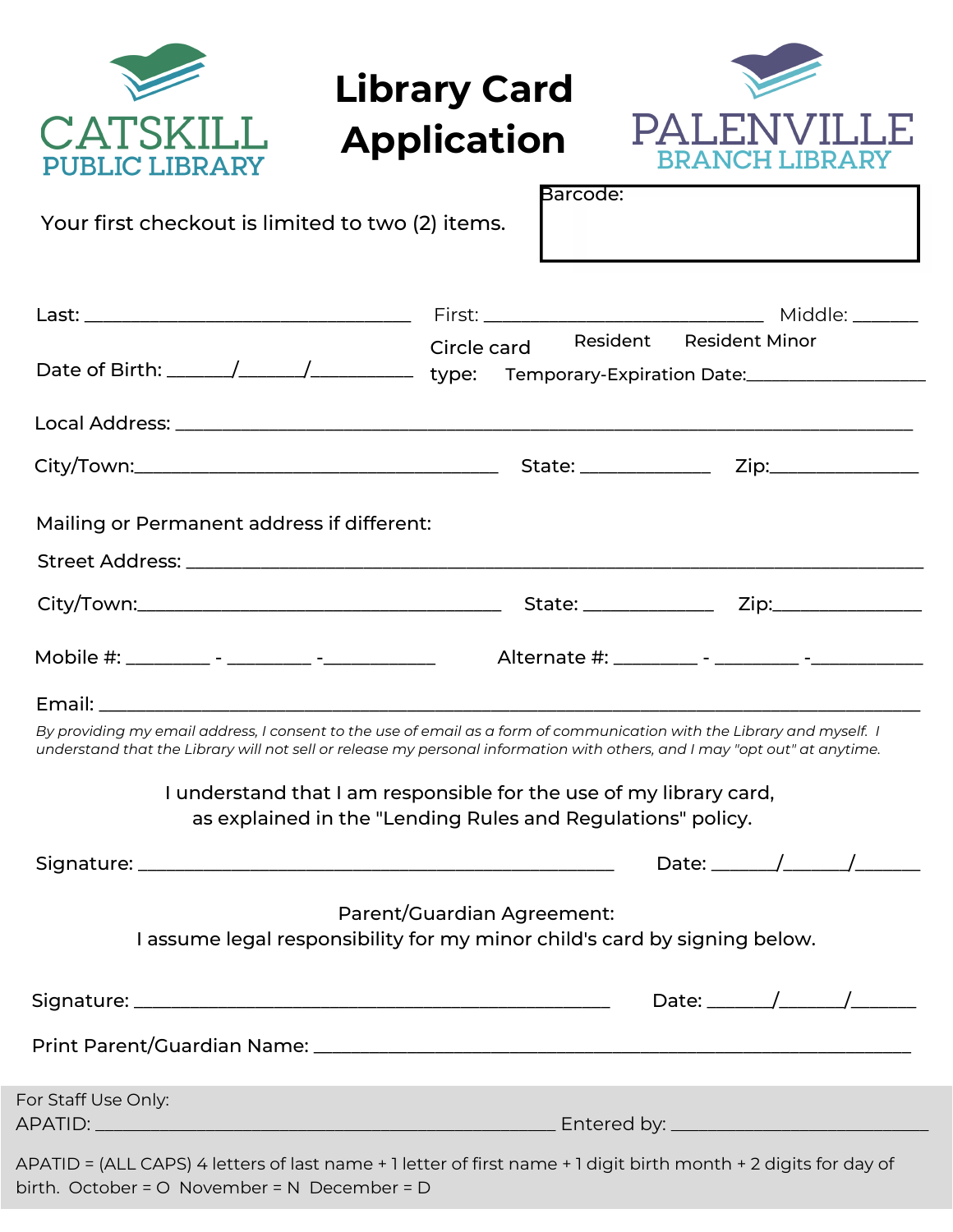

**Internet Permission Slip**



Child's Name: The Child's Name: The Child's Name: The Child's Name: The Child's Name: The Child's Name: The Child

Children under 18 are allowed to use the library's computers, and devices, including internet access, with written consent from their parent or legal guardian. For the child to read and sign:

I agree to follow the rules of use, and I agree to be responsible for my use of the library's computers. I understand that when I am using the internet, I am in a public place where others can easily see what I have on my screen, and I agree to be respectful of their feelings.

I understand that I may not download, install, change or modify any software in or settings on the library's computers or devices.

I understand that I am responsible for any damage I may cause to the library's equipment and software, and I accept that I will be held accountable for that damage.

I understand that the Library is not responsible for the content of Internet Sites and cannot be held accountable for anything I may find offensive or inappropriate.

### Signature: \_\_\_\_\_\_\_\_\_\_\_\_\_\_\_\_\_\_\_\_\_\_\_\_\_\_\_\_\_\_\_\_\_\_\_\_\_\_\_\_\_\_\_\_\_\_\_\_\_\_\_ Date: \_\_\_\_\_\_\_/\_\_\_\_\_\_\_/\_\_\_\_\_\_\_

#### For the parent or legal guardian to read and sign:

In signing below, I attest that I am the parent/legal guardian of the minor above, and I consent to their use of the library's computers or devices, enabling them access to the internet. Further, I agree to provide direct supervision (side by side) of my child if under the age of ten.

I understand that the Library's trustees and staff are not responsible for supervising, monitoring, or censoring any sites that my child may view during their computer session or computer sessions conducted by others.

As with other Library materials, I also understand that restriction of a minor's access to information on the internet is the responsibility of the parent/legal guardian, not the Library or its staff.

I have read and understand the consent form signed by my child.

I have read and understand the *Computer Use in the Library Policy.*

I recognize that the library reserves the right to refuse access to its computers and devices if my child's behavior violates the Library's rules for use. I further understand that I am liable for any loss or damage caused by my child to equipment owned by the Library.

Signature: \_\_\_\_\_\_\_\_\_\_\_\_\_\_\_\_\_\_\_\_\_\_\_\_\_\_\_\_\_\_\_\_\_\_\_\_\_\_\_\_\_\_\_\_\_\_\_\_\_\_\_ Date: \_\_\_\_\_\_\_/\_\_\_\_\_\_\_/\_\_\_\_\_\_\_

Print Parent/Guardian's Name: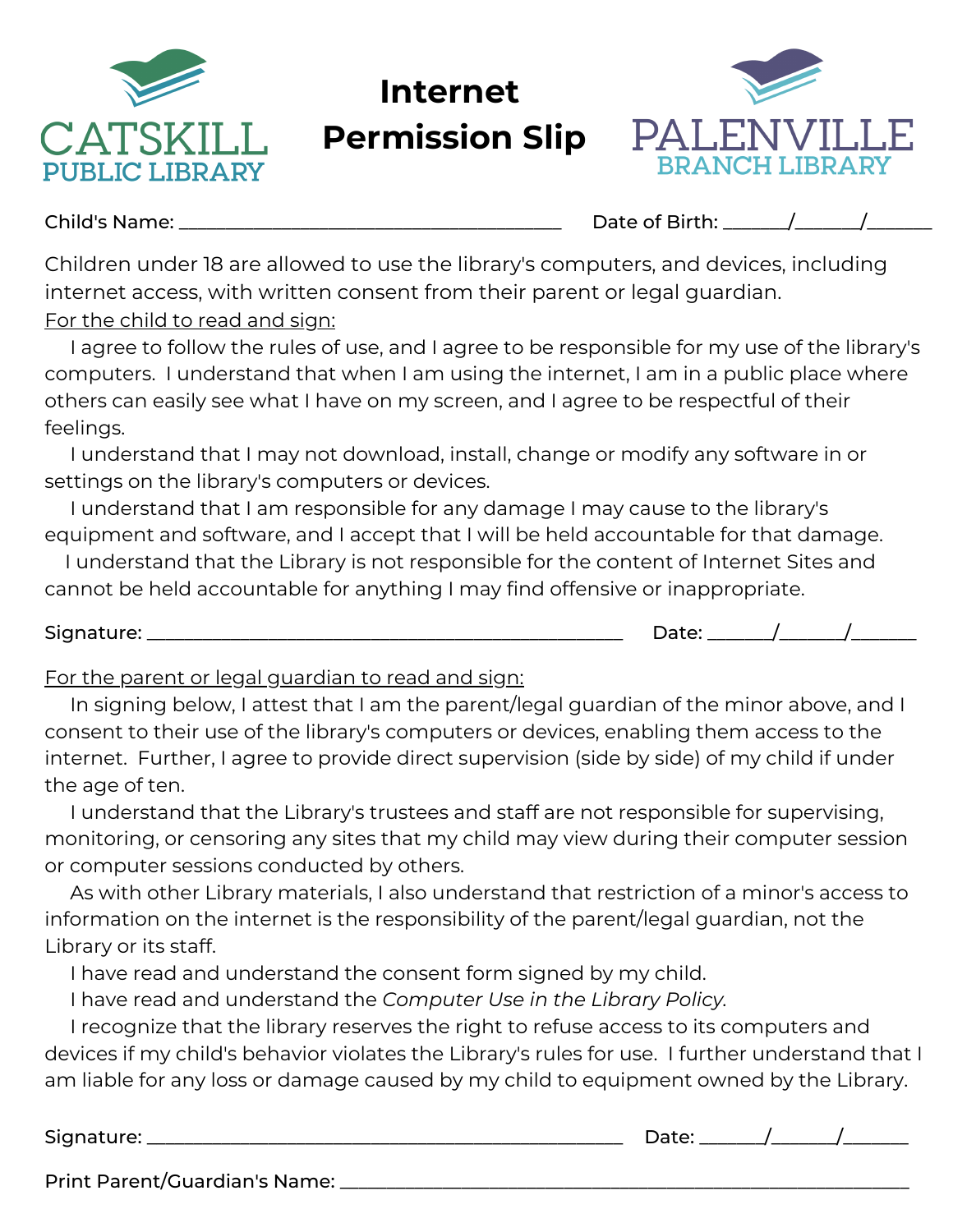

# **Lending Rules**

**And Regulations**



#### Library Cards

- A Library Card is required to borrow items from the Catskill Public Library and the Palenville Branch Library.
- All Mid-Hudson Library System service area residents are eligible for a Library Card. To obtain a card at our libraries, a photo ID and proof of current address must be provided. If the photo ID does not have a current address, a utility bill, lease, or another official item with the local address can be accepted.
- Residents of areas outside the Mid-Hudson Library System cannot obtain a Library Card but may use all Library resources in the Library during regular hours or may qualify for a Temporary Card.
- Children under 18 must come to the Library with a parent or guardian to register for a Library Card.
- With a picture ID, a replacement card can be purchased for \$1.00.

#### Temporary Cards:

- Temporary Cards are valid for three (3) months.
- Temporary Cardholders can borrow up to four (4) items.
- A Temporary Card can be issued to any Patron living in a Shelter or County residence within our Service Area. A letter from the Shelter/County will serve as proof of residency.
- Individuals who are temporarily residing in our Service Area (e.g., summer residents) and whose permanent residence is not within the Mid-Hudson Library System may be issued a Temporary Card if they will reside within the Catskill Central School District for at least two months (or less at the discretion of the Director or Branch Manager).
- This Temporary Card is identical in the appearance to the traditional Library Card with two (2) essential distinctions:

1) Temporary Cardholders must provide both their temporary and permanent addresses. Except for shelter residents, the Library will not issue a card to a patron who does not have a permanent address.

2) The card issued will have an expiration date of one (1) month beyond the expiration date of the residency status. For example, a summer resident whose lease expires September 1st will be issued a card that expires October 1st

#### "Linked" Cards

- With mutual consent of the cardholder(s), library cards can be "linked" in our system.
- Presenting their card or showing the linked card, a patron may check out on-hold items for any patrons they are linked to.
- Patrons may not use a linked patron's card as a computer login.

#### Other Information

- LOST CARDS should be reported to the Library immediately. Patrons are responsible for any/all materials checked out before notifying the library of the loss,
- Patrons may not use another patron's card as a computer log-in,
- Patrons may not use another patron's card for checking out items unless they are "Linked" patrons as described above,
- If a parent or guardian's card is blocked, the block must be cleared before signing for a minor's card,
- With photo ID, minors or their Parent/Guardian can purchase a replacement card for \$1.00,
- Children under 18 must come to the Library with a parent or guardian to register for a Library card. With the parent or guardian present and proper ID:
- Children younger than five and able to write their first and last name or  $\bullet$
- Children over five may obtain a library card
- Without proper ID, Library staff will not release a library card number (verbally or in writing),
- To safeguard Patron privacy when handling matters over the phone, Staff will ask for identifying patron information,
- Patrons should not assume that library Staff will recognize/remember them from a prior visit and should always have their card available.